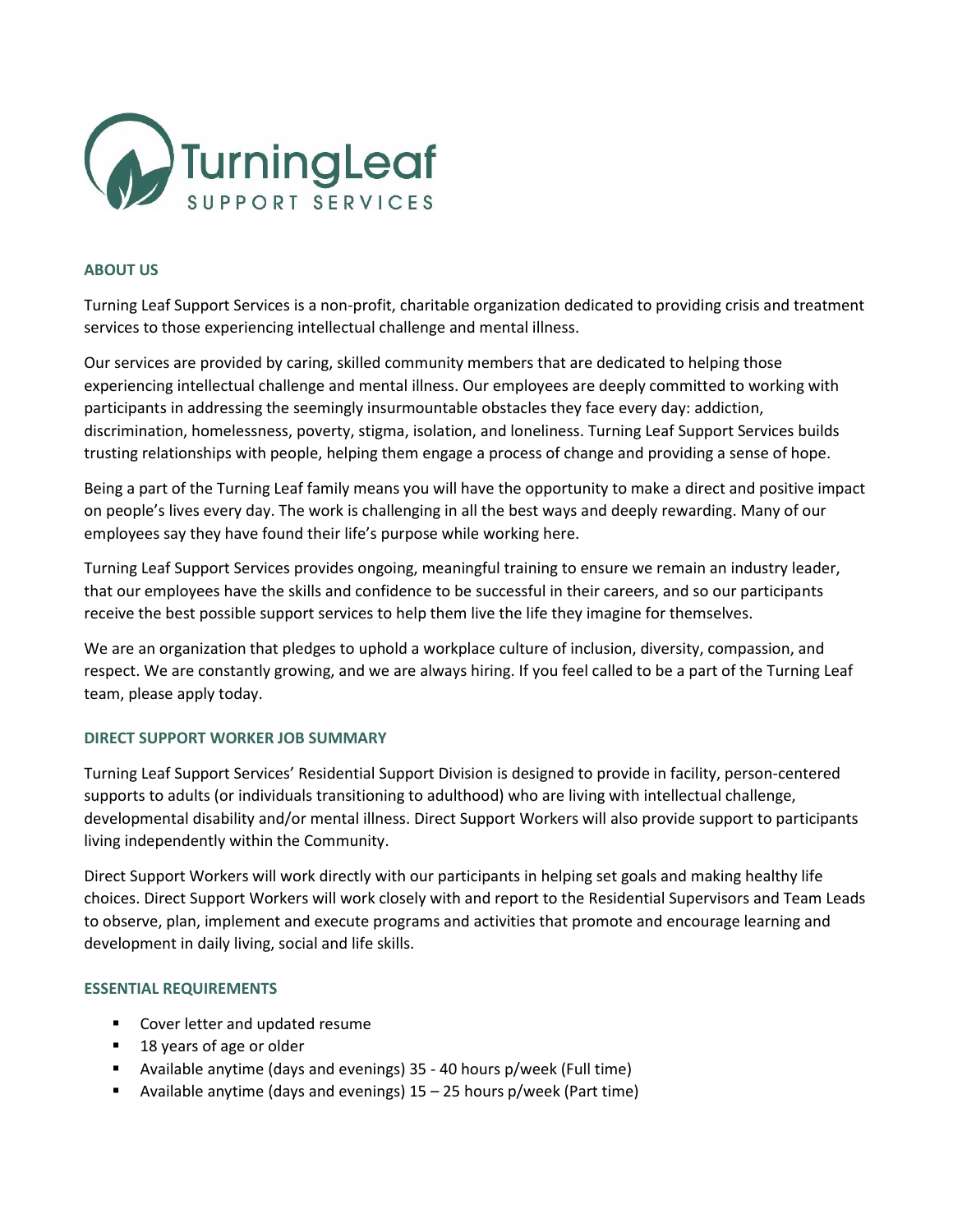- Available anytime (days and evenings) 15- hours p/week (Casual)
- Clear Criminal Record Check with Vulnerable Sector Check, Adult Abuse Registry Check and Child Abuse Registry Check (no older than 3 months)
- Valid Class 5 divers license and reliable vehicle is required
- Valid Standard First Aid / CPR Certification
- **■** Minimum one-year direct support experience working in a residential or community setting
- Completion of a Post-Secondary Education in Human Services (Certificate, Diploma or Degree) is considered an asset
- Three employment references

# **QUALITIES AND QUALIFICATIONS**

Turning Leaf Direct Support Workers must possess the capacity to be aware of and control one's emotions. Moreover, Direct Support Workers must be able to handle interpersonal relationships judiciously, empathetically, and professionally while executing their responsibilities and providing Turning Leaf's personcentered supports.

In addition, every Direct Support Worker must possess experience with and skills in:

- De-escalating aggressive behavior
- Working with adults who are living with an intellectual challenge, mental illness and who are in conflict with the law
- Conflict resolution skills
- Aptitude towards managing crisis
- Excellent written and oral communication skills

## **SUMMARY OF JOB DUTIES AND RESPONSIBILITIES**

- Care and Supervision of the Participants- includes, but not limited to:
- Helping residents with daily activities
- Supervising, guiding, and directing residents
- Monitoring and/or administering medications
- Monitoring basic medical care and follow-ups
- Ensuring fire safety and Public Health Standards are maintained
- Maintaining required records
- Consulting with supervising agency, licensing authorities and other agencies involved with resident care
- Encouraging residents to participate in social/recreational activities this will include supporting participants in community-based settings

Dietary/Food Services- includes, but not limited to:

- Menu planning
- Preparing and serving food consistent with Canada's Guide to Healthy Eating
- Preparing special diets
- Consulting food service specialists and licensing personnel, as required
- Cleaning food, preparation and eating areas